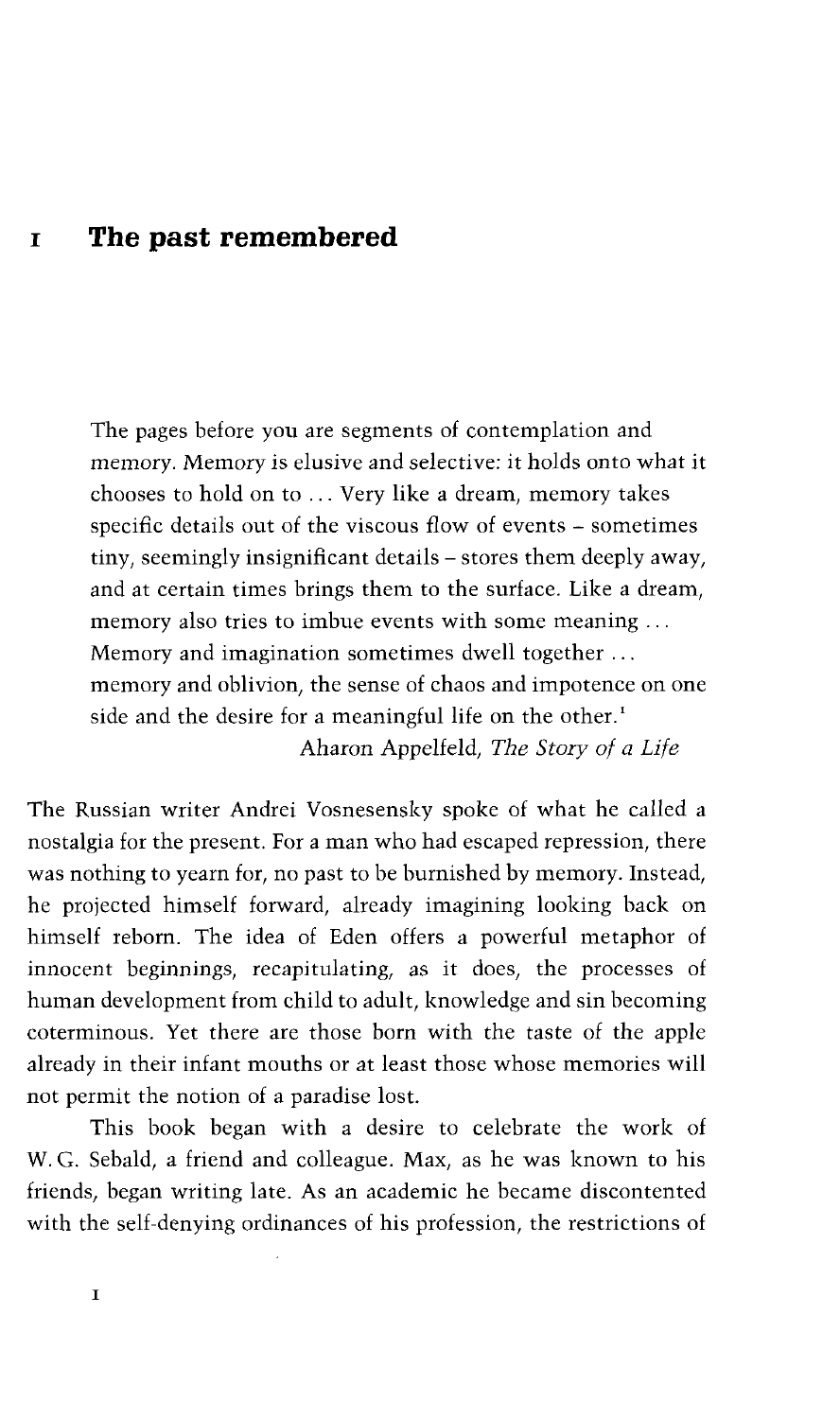an approach that seemed to militate against the imagination. He began, instead, to create works that defy precise definition. He was inclined to call them fictions but in truth they were a blend of autobiography, biography, literary criticism, intellectual history and much more. Fact and invention jostled one another. Borders of all kinds were dissolved. They were lyrical, playful, touched with melancholy. He had something of the romantic's interest in decay and dissolution, in ephemerality. His were books in part concerned with memory, its necessity, its unreliability, its generative power. In his work, memory has a moral force even as it is a mechanism for exploration, the source of reproach, a means of resurrecting the dead. It is also the cause of a certain vertigo as individual and nation stare down the vortex of time.

Like Vladimir Nabokov, of whom he was an admirer, he was aware that memory changes with place and language, drawing attention to the autobiography of a writer whose national identity was itself instructively ambiguous. An early paragraph from that work by Nabokov, significantly entitled *Speak, Memory: An Autobiography Revisited,* expresses precisely the awareness of death that would lace its way through Sebald's writing, as it does of the ironies which that writing would delineate with a quiet humour.

The cradle rocks above an abyss, and common sense tells us that our existence is but a brief crack of light between two eternities of darkness. Although the two are identical twins, man, as a rule, views that prenatal abyss with more calm than the one he is heading for (at some forty-five hundred heartbeats an hour). I know, however, of a young chronophobiac who experienced something like panic when looking for the first time at homemade movies that had been taken a few weeks before his birth. He saw a world that was practically unchanged the same house, the same people - and then realized that he did not exist there at all and that nobody mourned his absence. He caught a glimpse of his mother waving from an upstairs window, and that unfamiliar gesture disturbed him, as if it were some mysterious farewell. But what particularly frightened him was the sight of a brand-new baby carriage standing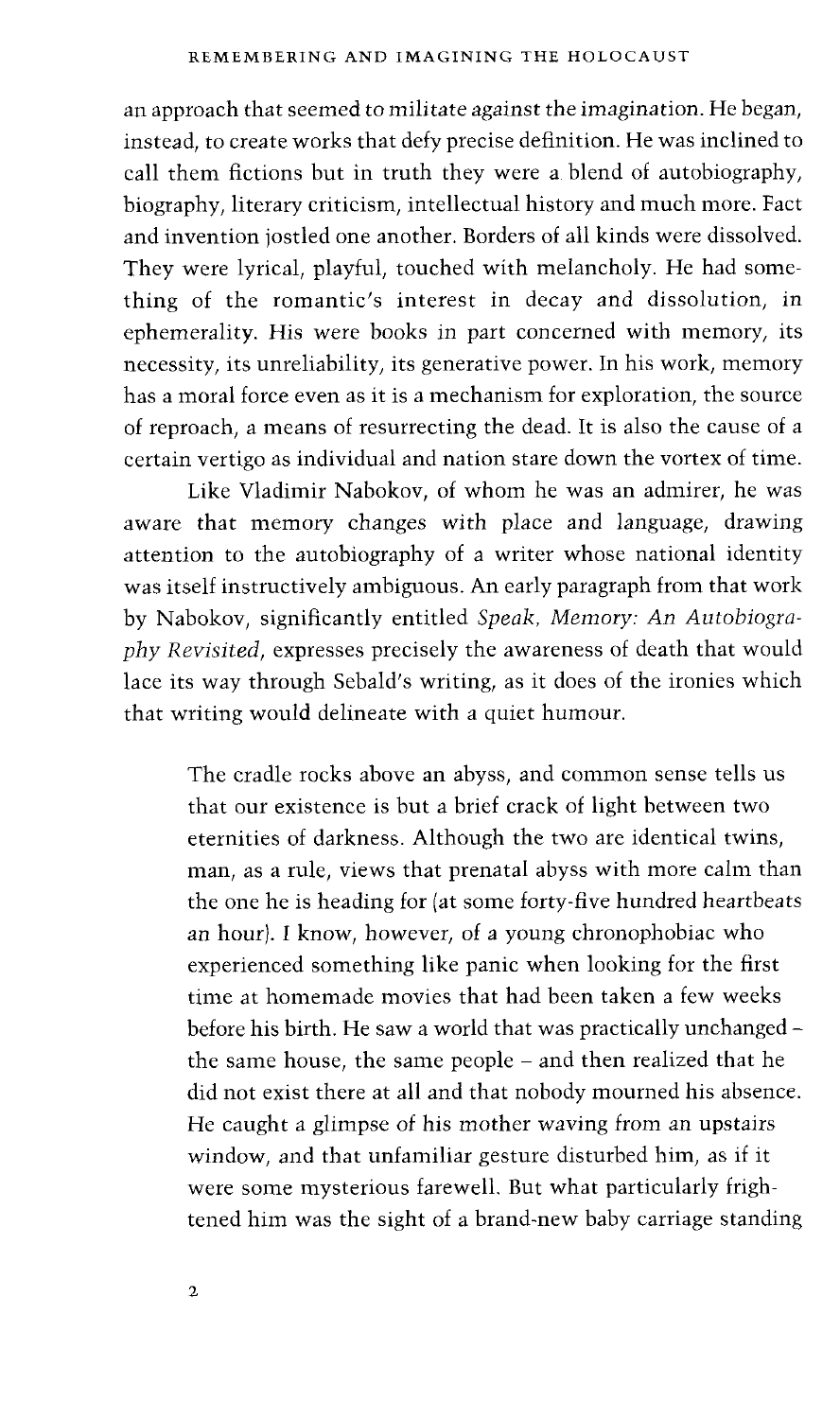there on the porch, with the smug, encroaching air of a coffin, even that was empty, as if, in the reverse course of events, his very bones had disintegrated.<sup>2</sup>

Part of *Speak, Memory* was first written in French. It was then translated into Russian, 'the amnesiac defects of the original, [the] domains of dimness' (9) being rectified and flooded with new light, before being translated back into English. 'Copious' additions and changes were introduced at this stage. Nabokov lived, it seemed, a different life in different languages. In seeking to describe this process he turned, unsurprisingly, to the figure of the butterfly. 'This re-Englishing of a Russian re-version of what had been an English re-telling of Russian memories in the first place, proved to be a diabolical task, but some consolation was given me by the thought that such multiple metamorphosis, familiar to butterflies, had not been tried by any human before' (10).

He was dealing, he explained, with 'the anomalies of memory', of which he was both 'possessor and victim', but it was clear that he was dealing with a good deal more than that. He was seeking to engage a self translated from language to language with, seemingly, different memories inhabiting those different languages, moments located in contrasting cultures with contrasting, if overlapping, histories. Even time was unstable since east and west located themselves according to different calendars. 'By the old style I was born on 10 April, at daybreak in the last year of the last century, and that was (if I could have been whisked across the border at once) 22 April in, say, Germany.' He travelled, though, with a passport which registered his birth on neither date. He had, he explained, 'journeyed back in thought - with thought hopelessly tapering off as I went - to remote regions where I groped for some secret outlet only to discover that the prison of time is spherical and without exits.' Initially, he explains, he 'was unaware that time, so boundless at first blush, was a prison' (18), and that, perhaps, is the starting point and destination of the autobiography as a form. It is a journey in search of a purpose.

He is not concerned to locate a primal trauma, rejecting, as he does, the 'medieval world of Freud' with its 'bitter little embryos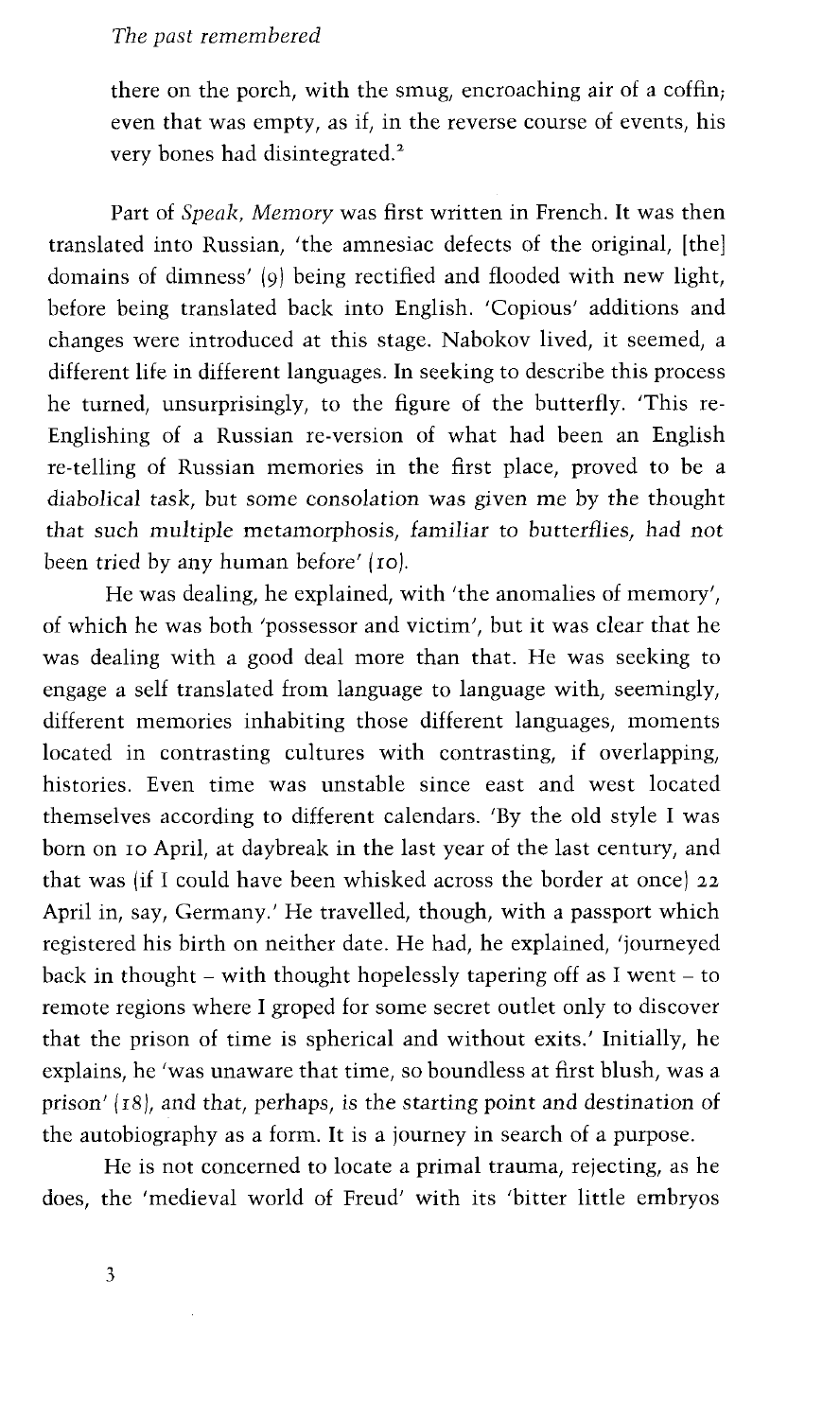spying ... upon the love life of their parents'. Instead, he looks down from his 'present ridge of remote, isolated, almost uninhabited time', at moments when he revelled in sharing existence, in time, with others, conscious that 'the first creatures on earth to become aware of time were also the first creatures to smile' (19).

In telling his story, however, there were not only omissions, conscious and otherwise, translations, between languages, cultures and histories, between remembered older selves and present consciousness, but erasures. To protect others, names were changed. His autobiography is crafted, as few lives are. Serendipity assumes the shape of purpose; the arbitrary becomes part of a design. Memory is selective and selected, honed over time, modified to serve the purpose of plot, the plot of a life which can only be retrospective.

Max Sebald also moved between countries and languages. At a crucial stage in *Vertigo* he (or his narrator) even loses his passport and with it a clear sense of national identity. He, too, seems to float in time, the past as real and compelling as the present which, indeed, is oddly attenuated. He was an immigrant and not an exile and yet there were aspects of his own original society that disturbed him and prevented his permanent return. He lived in England for more than thirty years but wrote in German. There were, indeed, different memories back in a country whose own memories seemed to him occluded. There were absences that eventually he felt obliged to fill, silences he felt impelled to break. And though his work was by no means all focussed on such concerns, it is nonetheless true that he was increasingly pulled, in memory and present concern, towards the question of the Jews, a principal absence in his life and the centre of troubling personal and national concerns. Born in the final year of the Second World War, he became increasingly aware of discontinuities, of the damage done even to language in the Germany of his birth, though there were others more uncompromising than he.

George Steiner spoke of the deforming influence of Nazism on language, a deformation, he suggests, which hardly ended with the war. Indeed, it seemed to him that the language was already corrupted by ponderousness and an academicism that made it vulnerable to such a crude assault. The German language, he suggested, was no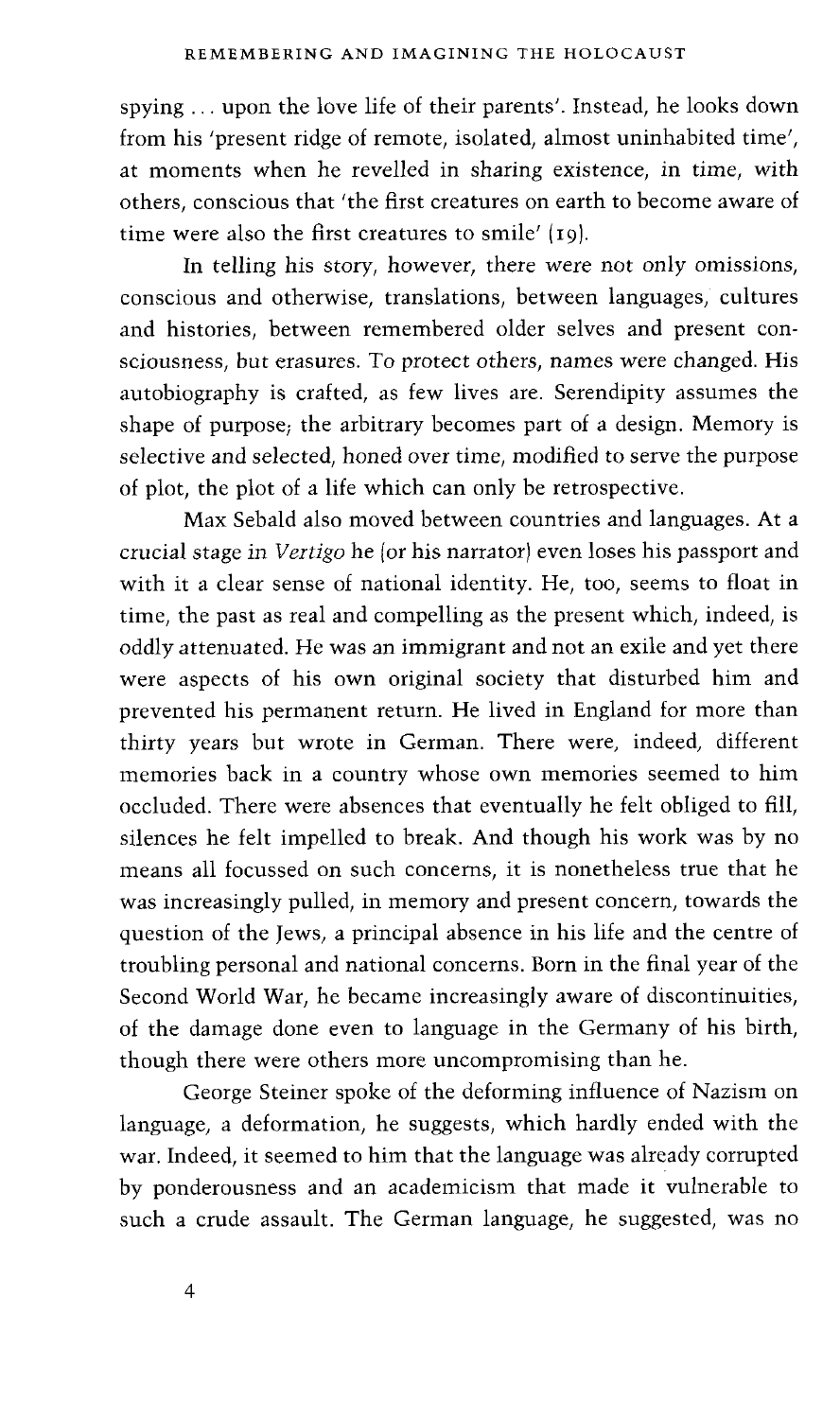longer lived, merely spoken. It cannot, he insisted, 'be a mere accident that the essentially philological structure of German education yielded such loyal servants to Prussia and the Nazi Reich'.<sup>3</sup> There was, he acknowledged, a counter-current in the work of George Grosz, Bertolt Brecht and Thomas Mann, who shocked the language into different shapes. Rilke, Kafka, Musil all reached out along the shimmering international path of modernism. But to Steiner this offered little respite. What had followed was more than a linguistic reversion for, and here Steiner is absolute, 'the German language was not innocent of the horrors of Nazism. It is not merely that a Hitler, a Goebbels, and a Himmler happened to speak German. Nazism found in the language precisely what it needed to give voice to its savagery.' Hitler, Steiner suggests, 'heard inside his native tongue the latent hysteria, the confusion, the quality of hypnotic trance'  $(210)$ . He sensed in German another music than that of Goethe, Heine and Mann; 'a rasping cadence, half nebulous jargon, half obscenity. And instead of turning away in nauseated disbelief, the German people gave massive echo to the man's bellowing. It bellowed back out of a million throats and smashed-down boots' (211). He quotes Klaus Mann as asking, 'can it be that Hitler has polluted the language of Nietzsche and Hölderlin?' (212). Unsurprisingly, his answer is 'It can.'

Conceding that Hitler would have found reservoirs of venom and moral illiteracy in any language, in Germany, he insists, 'they were near the surface of common speech'. After all, a 'language in which one can write the "Horst Wessel Lied" is ready to give hell a native tongue'  $(211)$ . What happened under the Third Reich, he suggests, was not silence but wholly serviceable and practical words with which the Nazis were entirely content to address their chosen victims and to record the details of their genocide. The Jews were 'vermin' whose eradication was thus sanctioned at the level of language. There was a coded word for the transports which took them to their deaths as there was for the liquidations themselves, but for the most part they were willing for their words to be more transparent. The poet Paul Celan, who had escaped shooting by the SS in Romania but suffered two years forced labour, wrote in a German which he confessed had had to 'pass through the thousand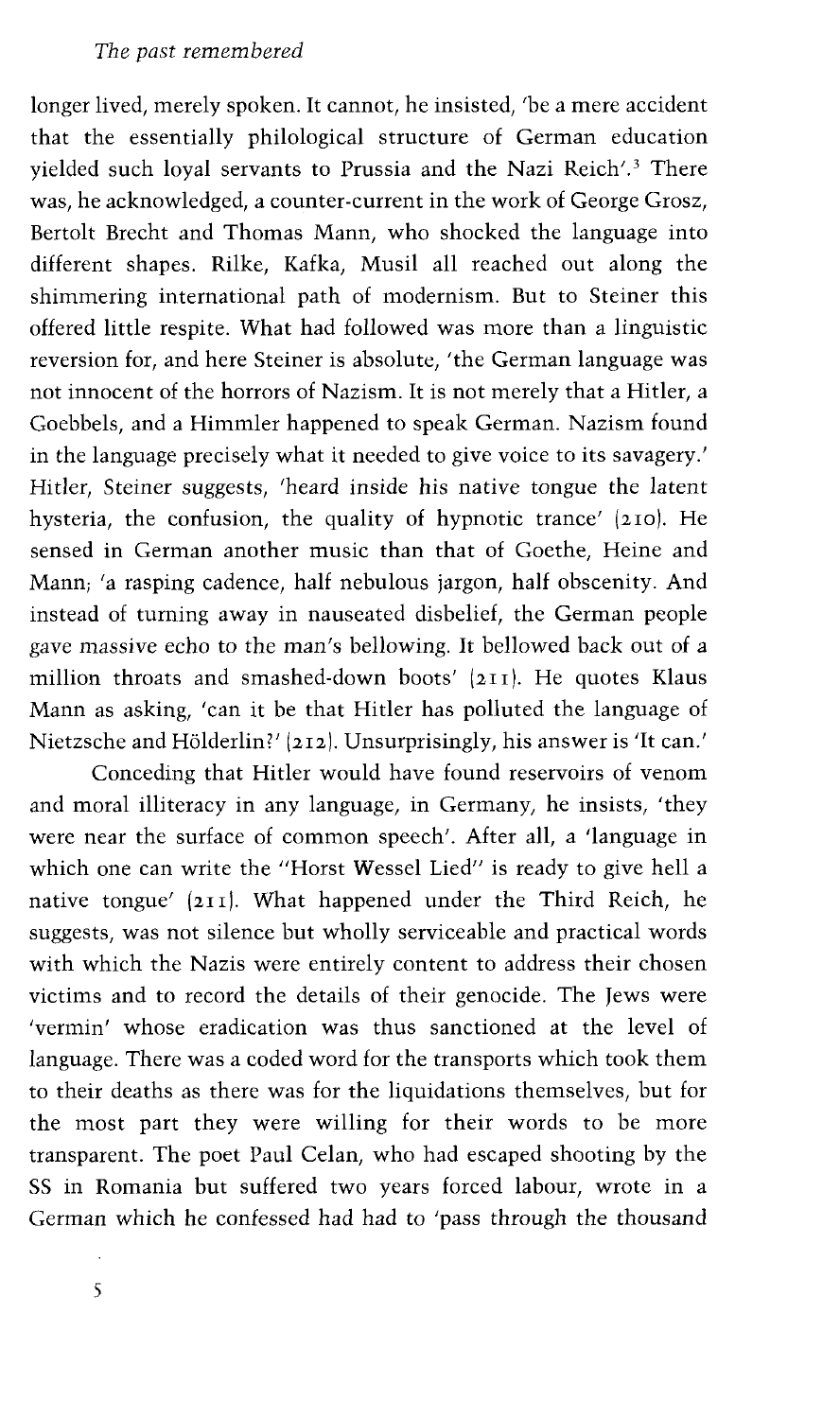darknesses of death-bringing speech',<sup>4</sup> Steiner suggesting that he spoke German as if it were a foreign language.

Nor was culture a defence, and here was the source of a deep anxiety. For Matthew Arnold it was a protection against anarchy. For the Nazis it was enrolled in the cause of anarchy. In *Auschwitz,* Peter Barnes's 1978 play, a character recalls that 'Reichsführer Heinrich Himmler himself decreed that our first complex should be built in the forest outside Weimar, the very seat of German classical tradition. Didn't he leave Goethe's famous oak tree standing there in the middle of the compound and constmct the ramps, and block houses around it? You see, even in times like these, in places like that, for people like them, German culture is made available to all. We think transcendentally. We raise our eyes to the hills; the soul, the soul, the German soul!'<sup>5</sup>

The Jews were not permitted to have a history. Their religion existed only to be mocked, its self-evident failure to protect them a further mark of their absurdity. Meanwhile, the language which specified the instruments of torture, the logistical complexities, swirled around the vortex of an inhumanity so profound as to defy articulation. There was a bureaucratic language drained of pain, abstracted from the living flesh, but this was designed precisely to bear no organic load, no history outside of its own reflexive exigencies. It carried no memories but, filed away, would provide the skeletal meaning of actions otherwise denied by those few called to account for their actions despite their apparent success in burrowing down into a postwar Germany concerned only to reconstruct.

What to do, however, when language is compromised? 'Should a German writer', asked Thomas Mann, 'made responsible through his habitual use of language, remain silent, quite silent, in the face of all the irreparable evil which has been committed daily, and is being committed in my country, against body, soul and spirit, against justice and truth, against men and man?' (214). The answer was clearly, no. Yet he could ask and answer that question because he, in common with so many other German writers, was in exile, though the very fact of exile threatened both memory and language, now detached from the reality it had once expressed. Others, such as Walter Benjamin and Stefan Zweig, chose a radical silence, committing suicide. Sebald was

6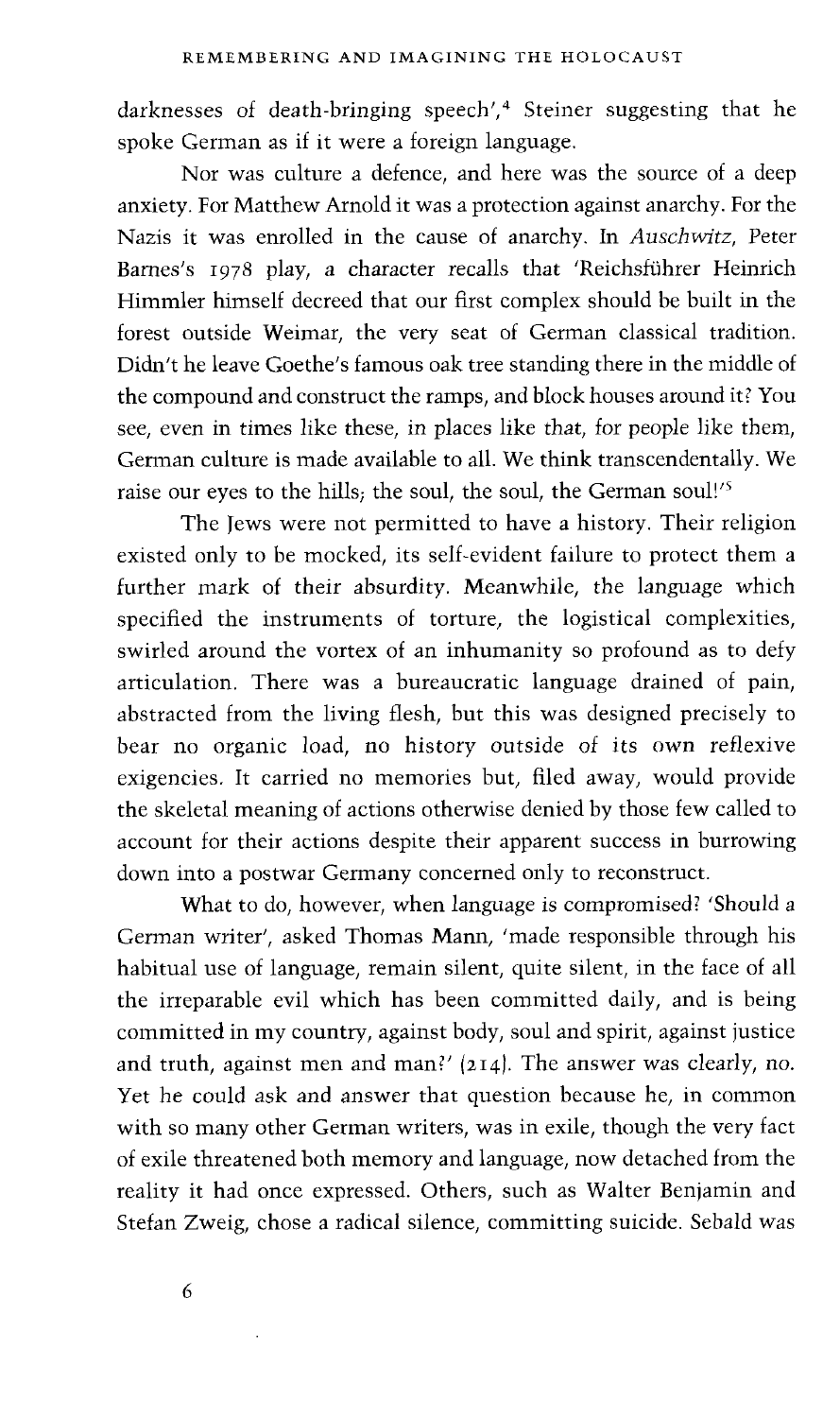aware of those others who had been drawn to suicide, including Jean Amery, whom he admired and about whom he wrote.

Aharon Appelfeld speaks of another kind of silence:

we didn't speak during the war. It was as though every disaster defied utterance: there was nothing to say ... In the ghetto and in the camp, only people who had lost their minds talked, explained, or tried to persuade. Those who were sane didn't speak ... I've carried with me my mistrust of words from those years. A fluent stream of words awakens suspicion within me. I prefer stuttering, for in stuttering I hear the friction and the disquiet, the effort to purge impurities from the words, the desire to offer something from inside you. Smooth, fluent sentences leave me with a feeling of uncleanness, of order that hides emptiness.  $(102-3)$ 

There is a chain of memory (Freud's phrase) in Sebald's work, his own, along with that of others, real and fictional, and he travels along that chain, reaching back into the past through photographs, his own recovered youth, and through writers, writers in particular, though by no means exclusively, drawn to the plight of the Jews. I have followed him, writing, as he did, about Rolf Hochhuth and Peter Weiss (and Arthur Miller who attended the same Auschwitz trials as Weiss and who Sebald came briefly to know at the end of his life), as about Améry. But Améry, in turn, led to Primo Levi, while Levi led to another survivor of Auschwitz, Elie Wiesel. These had shared a plight, as they had with a young woman who had thought herself secure only to find herself in that anus mundi, the name given to Auschwitz by a contemptuous German officer. Her name was Anne Frank.

And so the chain of memory extends. Nor does it end there. For others also sought to use their memories or, indeed, their very identities, to reach back to an event whose significance, so long denied, now seemed a key to understanding history and human possibilities. This book, then, is a meditation on memory, on the ways in which memory has operated in the work of writers for whom the Holocaust was a defining event. But it is also an exploration of the ways in which fiction and drama have attempted to approach a subject so resistant to the imagination.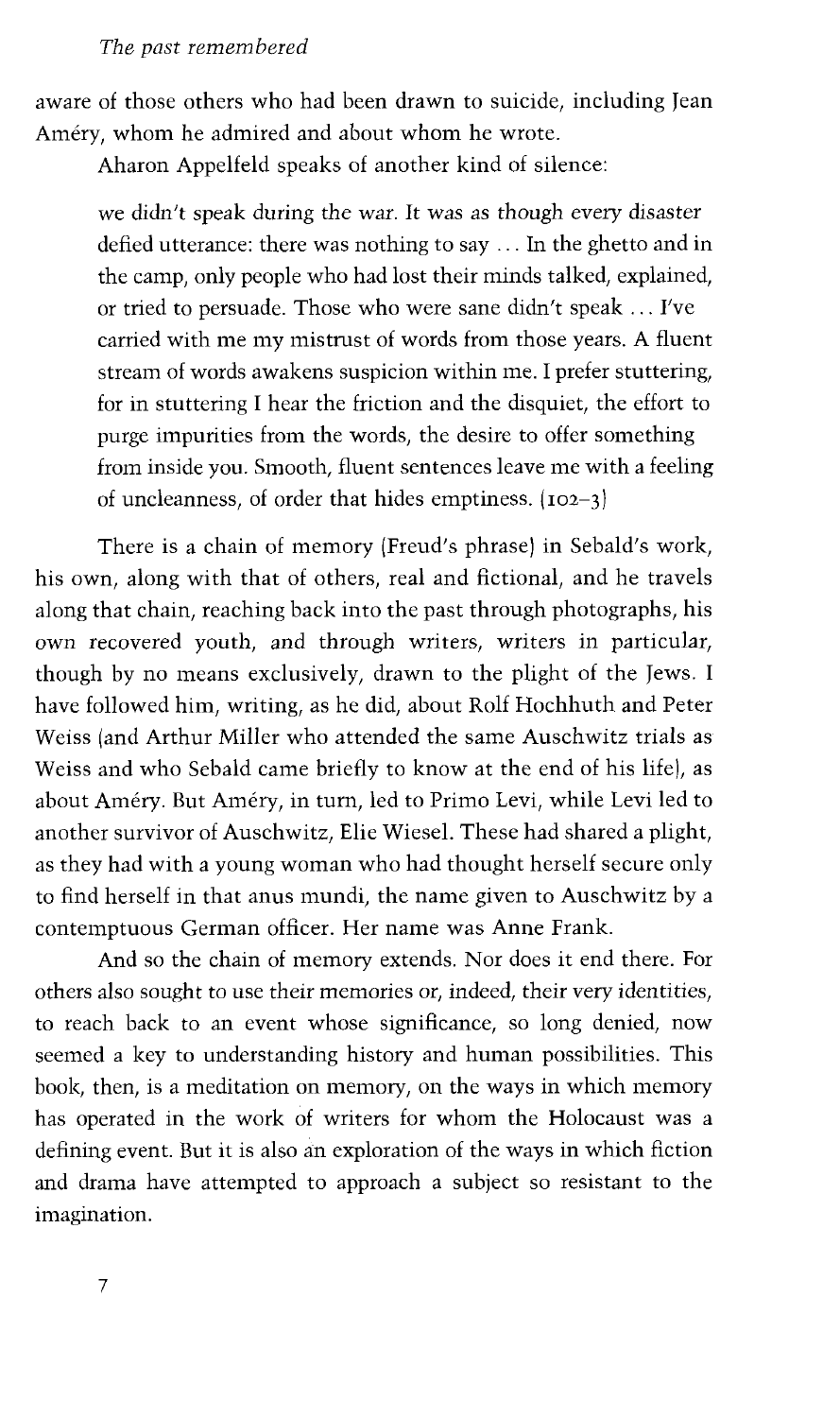For Elie Wiesel, a novel about Auschwitz was either not a novel or not about Auschwitz. Irving Howe insisted that the Holocaust was not, essentially, a dramatic subject: 'Of those conflicts between wills, those inner clashes of belief and wrenchings of desire, those enactments of passion, all of which make up our sense of the dramatic, there can be little in the course of a fiction focused mainly on the mass exterminations.'6 As Aharon Appelfeld observed of the 1950s when he began to write, 'What had been written about World War II had been mainly testimonies and accounts that had been deemed authentic expressions; literature was considered a fabrication' (105). Others felt no such inhibition. Indeed, there were even those who would seek to appropriate the lives and experiences of those who had known the reality of the camps, even if the truths they offered were defined by the particularities of their experience, survivors of places from which no one had been supposed to escape alive.

There was, of course, drama, and other entertainments, within the ghettos and, indeed, the camps themselves, often, though not invariably, at the behest of those in command. Those who worked away to forge British banknotes as part of a plan to destabilise the economy took time out for a regular cabaret which they confessed to enjoying as much as the guards. In Sweden, in 1943, Nelly Sachs, who escaped from Berlin in 1940, set herself to write *Eli: A Mystery Play of the Sufferings of Israel,* in which a voice is given to the chimneys through which the smoke of the dead passed. To write so soon was unusual. It was 1967 before Liliane Atlan, whose brother was sent to Auschwitz and who herself survived the war years in hiding, wrote *M ister Fugue or Earth Sick,* later creating *Un Opéra pour Terezin.* It was plainly possible to address the subject of the Holocaust. The question was to what effect?

A nine-year-old girl in the concentration camp at Majdanek secreted a piece of paper, on which she had written a verse, under the sole of her shoe, along with instructions as to the tune to which it was to be sung. In Eva Hoffman's translation it reads:

There was once a little Elzunia, She's dying all alone now.

8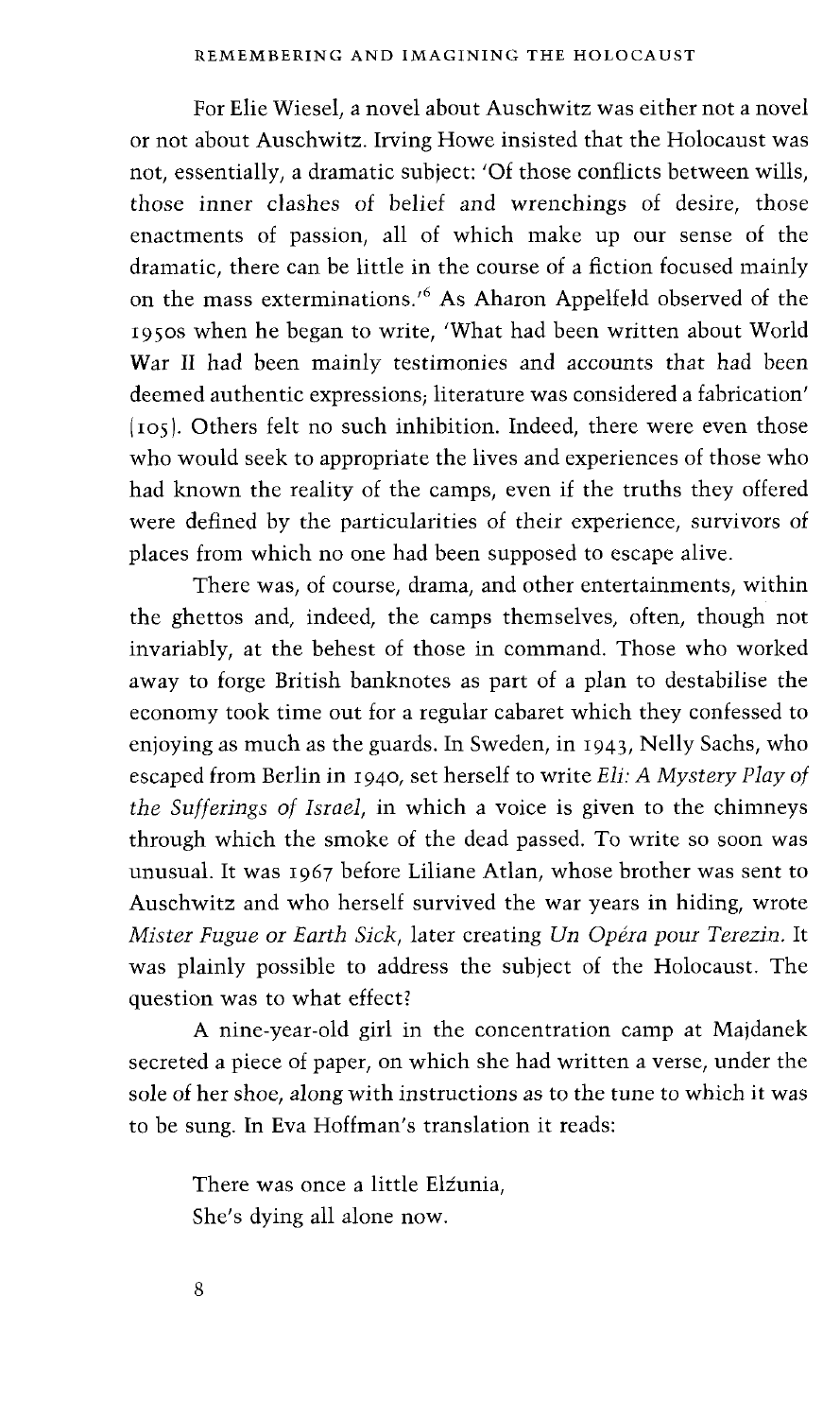For her daddy's in Majdanek, Her mummy in Auschwitz-Birkenau.7

The tense of the first line suggests that she was already projecting a future in which she herself would no longer exist, a future to which she wished to bequeath her truth. She was a witness to something more than her own desolation.

Zalmen Gradowski, a member of the Auschwitz *Sonderkommando,* buried his diary near the crematoria at Birkenau shortly before his death. He, too, could imagine the future he would not live to see and understood the need to bear witness. That imagination was his only victory. At a time when all the evidence was of the total victory of those who had set themselves to liquidate an entire race, he and others like him sustained the idea of another world in which there would be those anxious for the truth, ready to initiate justice. Others secreted messages for the future they would never see in sealed bottles and jars which they placed amidst the pits of human ashes in the belief, or perhaps simply the desperate wager, that they would one day be disinterred. Their memories were preserved against a tomorrow in which they should have ceased to believe. Gradowski's diary was later discovered. The justice was long delayed and deeply imperfect.

When Claude Lanzmann set out to capture the past in his film *Shoah,* he did so less through memory than by taking those who had experienced it and placing them in the world they thought to have escaped. He distrusted memory. He was concerned to stage a drama. As he explained, 'The film is not made with memories; I knew that immediately. Memory horrifies me. Memory is weak. The film is the abolition of all distance between the past and the present; I relived this history in the present.<sup>'8</sup> What he shows is real enough, even as it is contrived and, whatever he says, it is suffused with memories, but memory alone is insufficient for him. It lacks the immediacy of the present suffering which he sets himself to orchestrate, taking survivors back to the place where they suffered. Yet any mediation in such a context breeds suspicion, still more any attempt to imaginatively recreate that past, the imagination being both inadequate and suspect. As Dominick LaCapra observes, 'For both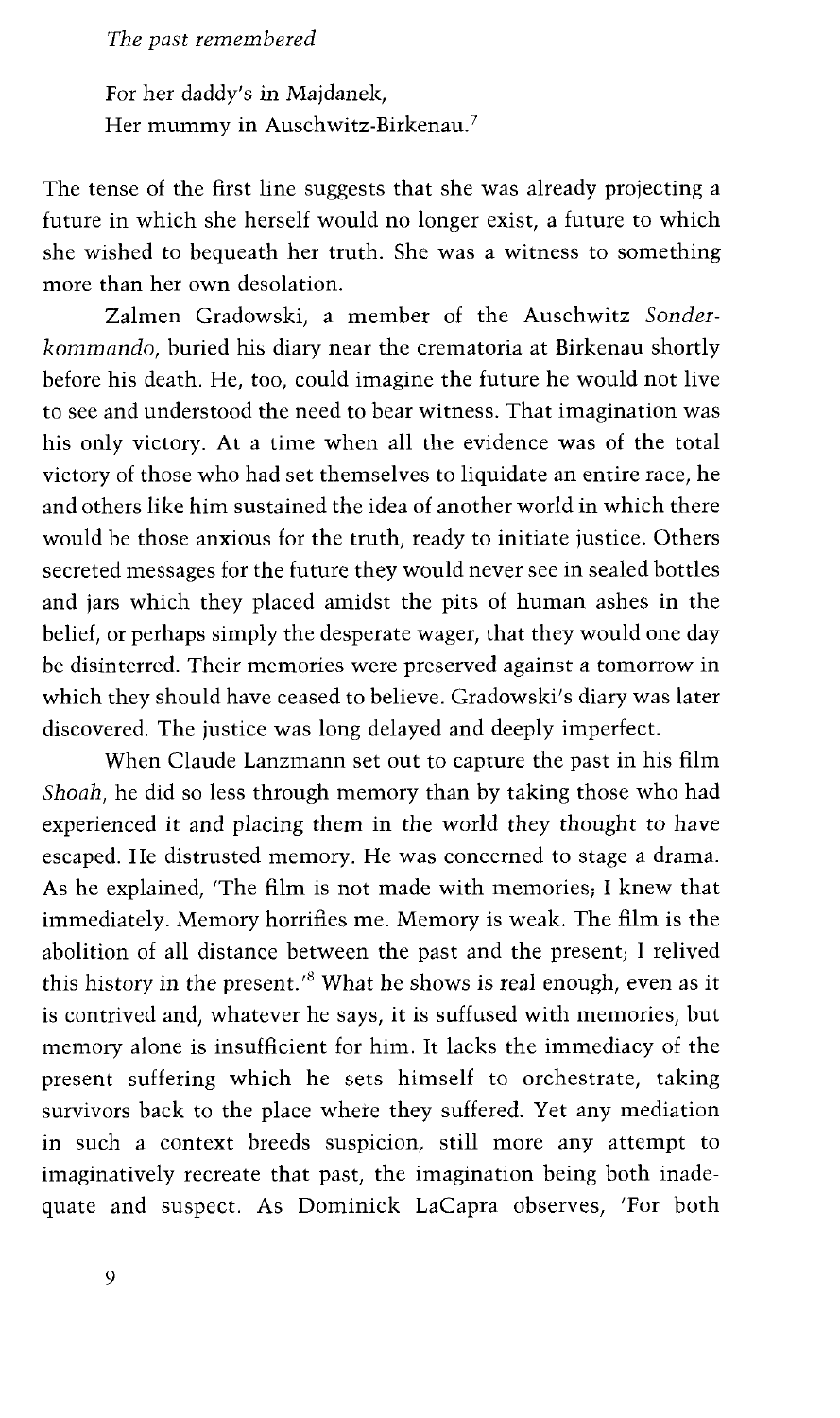survivors and those born later, the imagination may prove superfluous, exhausted, or out of place with respect to limit-events; even their allegorical treatment, transformation, or reduction in scale poses difficult, perhaps intractable, problems of tact and judgement' (181). Somehow, the unadorned fact seems to carry authenticity, moral authority, but are memories ever truly unadorned more especially when they are retrieved and articulated to serve a purpose?

Then again, since these are memories of trauma, there is another degree of problem. Dominick LaCapra has spoken of 'the difficulties of memory with respect to traumatic events that are invested with devastating phantasms' and which 'generate anxietyridden uncertainties, create disorienting holes in experience' (183), while insisting that much can still be reconstructed subsequently. Aharon Appelfeld, author of *The Story of a Life,* in which he describes his experience as a child in the Ukraine, his parents murdered by the Nazis, observes that 'Profound experience, I've already learned, is easily distorted.' He still, he confesses, had not 'found the words to give voice to those intense scars on my memory' (50).

There is an etiquette for approaching the past. A certain respect, if not a protocol, is required along with an acknowledgement that its shape shifts under the pressure of attention. A rear-view mirror, as drivers are warned, can make the calculation of distance hard to achieve. There is risk of spatial and temporal distortion. There is a tide running. A memory frequently invoked wears smooth like a pebble on the foreshore tumbled by each incurving wave until it seems a work of art, inviolable, complete. Remembering remembering risks an hermetic reflexiveness. As Michael Frayn has suggested, memories 'are like legends. They take particular form when they are told - and when they are told again they are made incarnate in a different body.'9 Memories are stories and stories have their own history. As Primo Levi said of his own story of Auschwitz-Monowitz, *If This is a Man,* 'I've constructed a sort of legend around that book, that I wrote it on impulse, that I wrote it without reflecting at all ... Now that I think about it, I can see that this book is full of literature, literature absorbed through the skin, even while I was rejecting it.'10 As he confessed of his second book, *The Truce,* which details his return after his time in Auschwitz, 'It tells the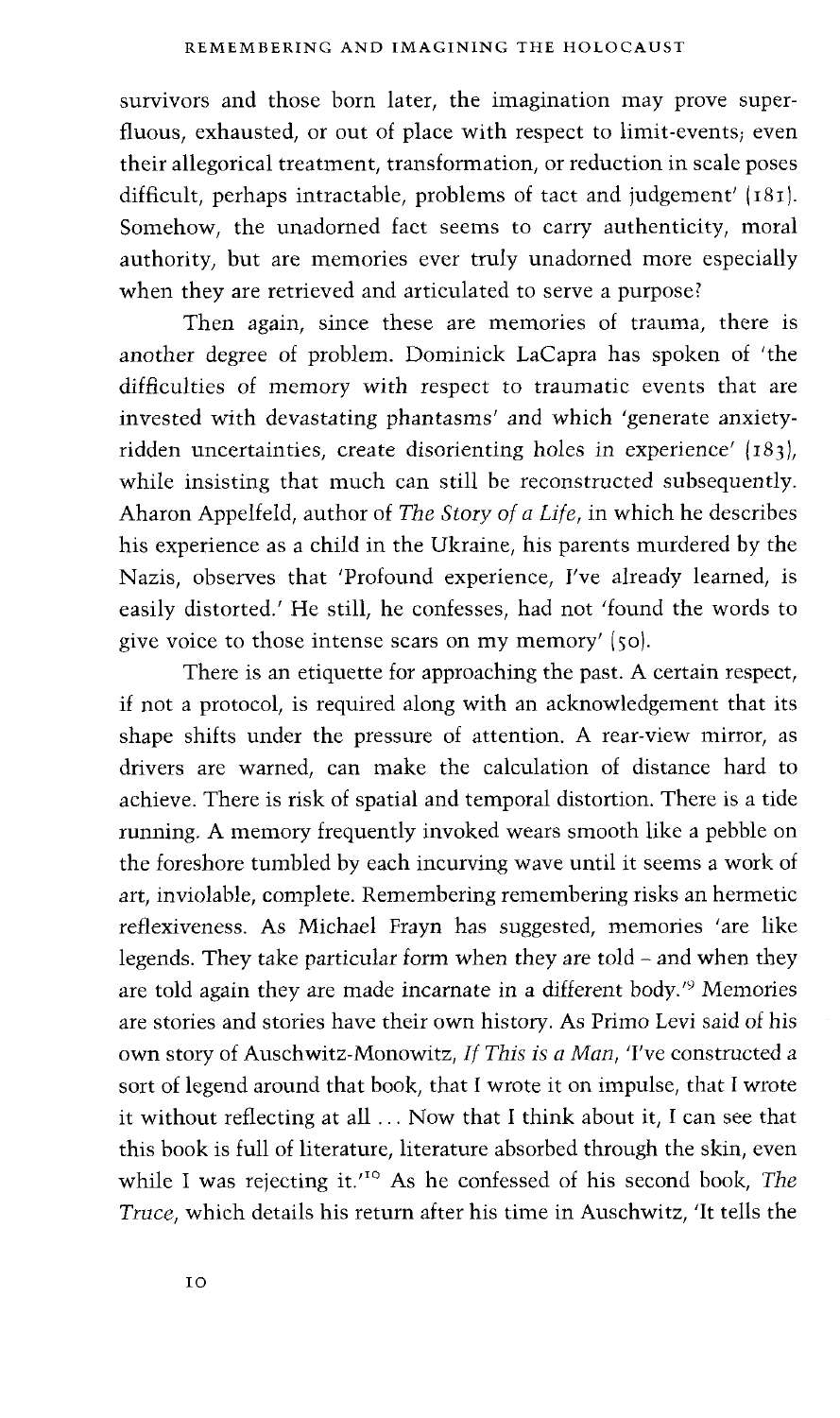truth, but a filtered truth ... I had recounted each adventure many times ... and had retouched it *en route* so as to arouse [the] most favourable reaction' (18).

There is no such thing as that to which witnesses are required to swear an oath, committing themselves to telling the truth, the whole truth and nothing but the truth. As Levi remarked, 'while I thought I was writing the authentic story of the concentration camp experience, I was telling the story of my camp, just one ... all stories of people who survived concentration camps have no general application. Every survivor is an exception'  $(5-6)$ . Yet what else is there if forensics are incomplete and the accused deny their crimes? In World War II people did die, cities were bombed, casual cruelties and calculated murders were as much facts as the periodic tables and all the misprisions and misremembered moments cannot diminish that unleavened fact.

There is a difference between the misremembered and a lie, a flat denial of fact and agency alike and in the courtroom at Frankfurt, when those who had served as guards at Auschwitz were belatedly put on trial two decades after their crimes, memory was countered with calculated amnesia or the claim of necessary acquiescence. These were trials which profoundly influenced Max Sebald but also Peter Weiss, Jean Amery and Arthur Miller. George Steiner, meanwhile, has spoken of what he calls 'the acrobatics of oblivion'.<sup>11</sup> Those who worked in the camps claimed not to have known, not to have seen and if, on occasion, they might have glimpsed something disturbing they were themselves no more than passing observers of a mystery from which their own minds, they assured their inquisitors, had shied away. Meanwhile, those who confronted them had misidentified, misconstrued, misunderstood if not the fact itself then the role they personally might have played. And besides, of necessity they had lacked the perspective, the wider knowledge that might have made them hesitant to level accusations at those who were no more than agents and never principals.

And what happens when the writer, product of another context, one transformed by a shifting politics, by changed assumptions, as Peter Weiss was, seeks to take this material and reshape it as an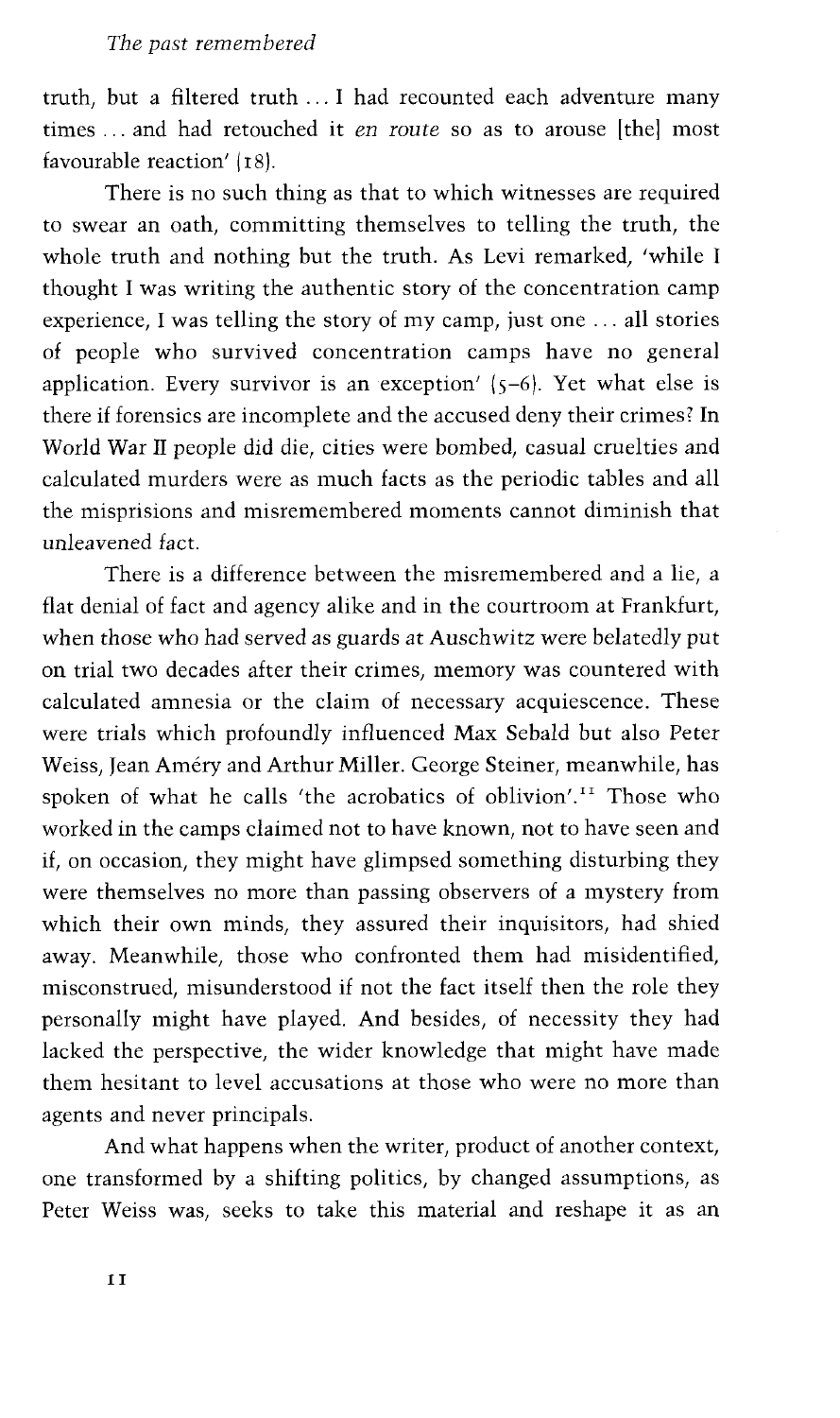entertainment for which people will pay money, buy programmes, and during which they will pass the candy, check their watches with public transportation or baby sitters' wages in mind? Is the product uncontaminated history, that pure revelation of fact which places the past, cold in its purity, uncompromising and uncompromised in its precision, in the hands of those who can be invited to weigh it for its truth value and arrive at unchallengeable verdicts? And if not, what is the motive and what are the ethics no less than the aesthetics of this gesture?

Beyond that, however, is an issue addressed by W. G. Sebald and, at greater length and more detail, by Lawrence L. Langer, who reviewed the testimonies of many survivors. Even retrieved memories have to be shaped into a form in which those survivors believe they can be understood by their listeners. As one such, known as Chaim E., explained to an interviewer, 'I try in my best words to bring the picture out of it. But you see, when I ... I see the picture in *front* of me; you have to *imagine* something. So it has a different picture for me than for the one that imagines it.<sup> $12$ </sup> An inevitable act of translation occurs in moving from experience to language, by way of memory, and in moving from actual to imagined experience. As the same man explained, on hearing his story retold by the interviewer he already ceased to recognise it as his: 'sometimes I hear telling back a story that doesn't sound at all the same what I was telling'. In part that is a product of the intransitive nature of extreme experiences but in part it is a consequence of the survivor existing in a wholly different world: 'It was horrified and horrible, and when you live once with this tension and horrification  $-$  if that is the right word  $-$  then you live differently'  $(62-3)$ . The difficulty is to speak out of this different world.

Another survivor explained the problem of describing that world when the available language was so manifestly inadequate. Even simple words like 'hunger', 'thirst', 'dirt', 'cold', 'illness', have a meaning which is literally incommunicable to those for whom they are mild irritants or at worst descriptions of temporary conditions to be ameliorated. How to communicate the sheer contingency of life, the knowledge that at any moment, on a whim, life could be ended to those who know it as an ultimate truth but seldom as a moment-by-moment fact? To say 'My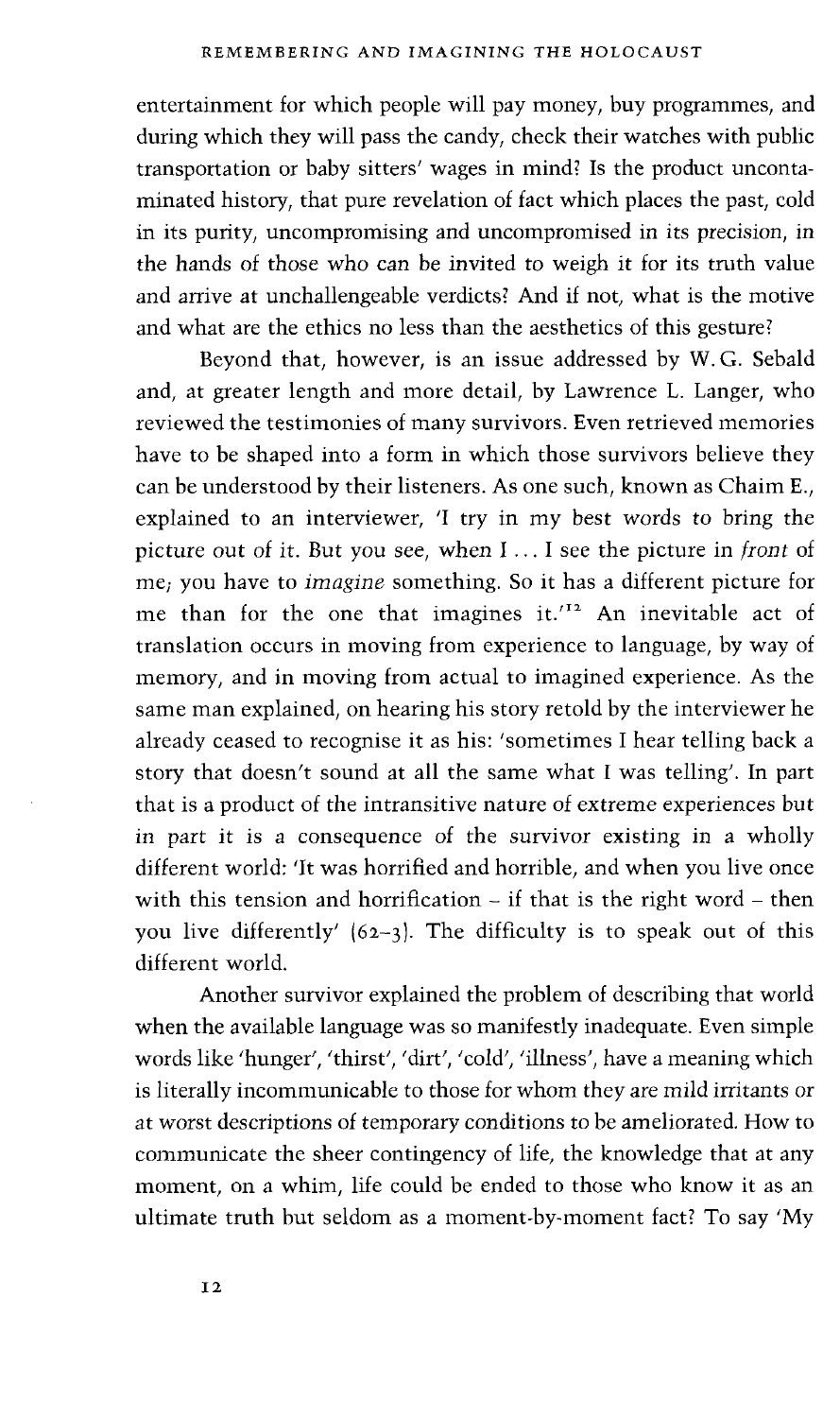family were killed' could never suffice, nor could 'My mother and brother and two sisters were gassed' (61). The failure of language breeds a mixture of despair, irony and even doubt as a present self is confronted with a past self which may seem no more than a stranger. The move from event to narration of event is a measure simultaneously of the imprecisions of language and of the gulf between raw experience and its communication. To suffer a blow is not to be able to express the truth of that blow, merely the fact that it occurred.

In one sense the camps were a black hole from which no light could emerge. Attempts to shine the bright light of attention and concern into that darkness potentially constitute a denial of the reality so sought. Even those deliberate attempts made by some to lay down the material of memory against some future and necessary retrieval were confronted by the temporal distortions of the camps in which there was no imagined tomorrow: 'In normal life, you think about tomorrow and after tomorrow and about a year, and next year a vacation then, and things like that. Here you think on the moment. What happen *now* on the moment. *Now* is it horrible. You don't think "later"' (63). As Lawrence Langer points out, some of the survivors even spoke of the impossibility of accessing the self which inhabited the camps as if it were wholly separate from the self which now attempts the near impossible act of remembering. Thus, Charlotte Dembo writes of living ' "beside"Auschwitz' which remains 'wrapped in the impervious skin of memory that segregates itself from the present " $me''$  (5). Aharon Appelfeld has similarly remarked that 'sometimes I felt it wasn't I who was in the war, but someone else, someone very close to me, and that he was going to tell me exactly what occurred, for I don't remember what happened and how it happened' (89).

Dembo confessed that 'Today, I am no longer sure that what I have written is true, but I am sure that it happened'  $(42)$ . Dembo makes a crucial distinction between what she calls a deep and an external memory and the gulf which lies between experience and its expression:

When I talk to you about Auschwitz, it is not from deep memory my words issue. They come from external memory ... from intellectual memory, the memory connected with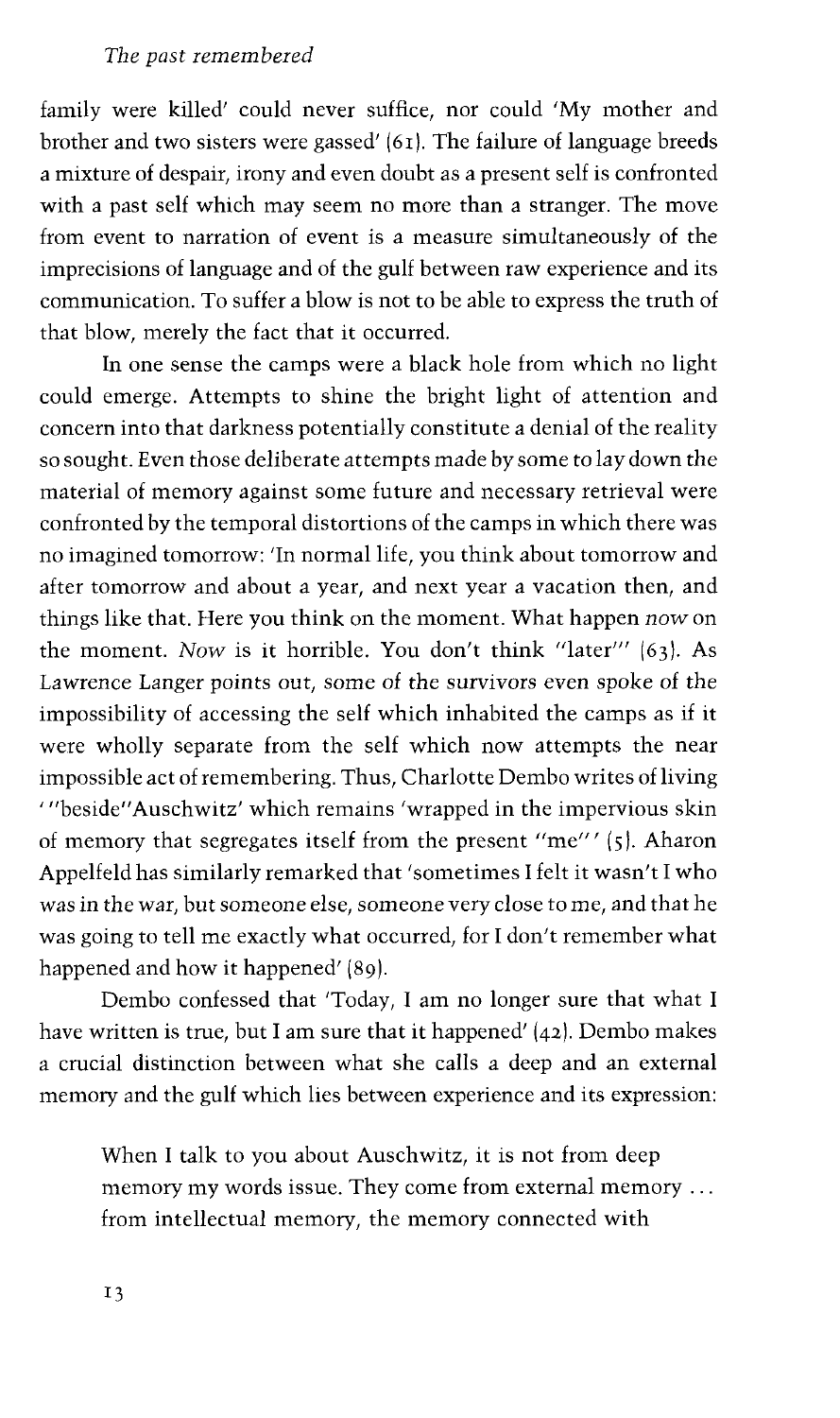thinking processes. Deep memory preserves sensations, physical imprints. It is the memory of the senses. For it isn't words that are swollen with emotional charge. Otherwise, someone who has been tortured by thirst for weeks on end could never say 'I'm thirsty. How about a cup of tea.' This word has split in two. *Thirst* has turned back into a word for commonplace use. But if I dream of the thirst I suffered in Birkenau, I once again see the person I was, haggard, halfway crazed, near to collapse; I physically feel the real thirst and it is an atrocious nightmare. If however you ask me to talk about it ... That is why I say today that while knowing perfectly well that it corresponds to the facts, I no longer know if it is real.<sup>13</sup>

Appelfeld confirms this conviction: 'The strongest imprints those years have left on me are intense physical ones. The hunger for bread. To this day I wake up in the middle of the night ravenously hungry ... I eat as only people who have known hunger eat ... Everything that happened is imprinted within my body and not within my memory.' While insisting that he remembers little, 'sometimes just the aroma of a certain dish or the dampness of shoes or a sudden noise is enough to take me back into the middle of the war, and then it seems to me that it never really ended' (89-90).

The camps were so profoundly outside the parameters of normal thought and experience that some spoke of inhabiting another planet so that to understand life there it became necessary to reconstruct an entire ecology, an alien social system, a morality largely contained and defined by the exosphere of this place where people died by ice and fire, where the rise of the sun meant neither warmth nor hope.

And when those same memories make their way into written accounts another level of difficulty occurs in that there are conventions to the written word. Writing has its own history. We enter the world of aesthetics. And so the survivors reach for metaphor seeking for some analogy that will aid the reader, thereby retreating from the thing itself. Langer quotes from a survivor who, in the middle of an interview, asks to be permitted to read from her written account. Immediately, she